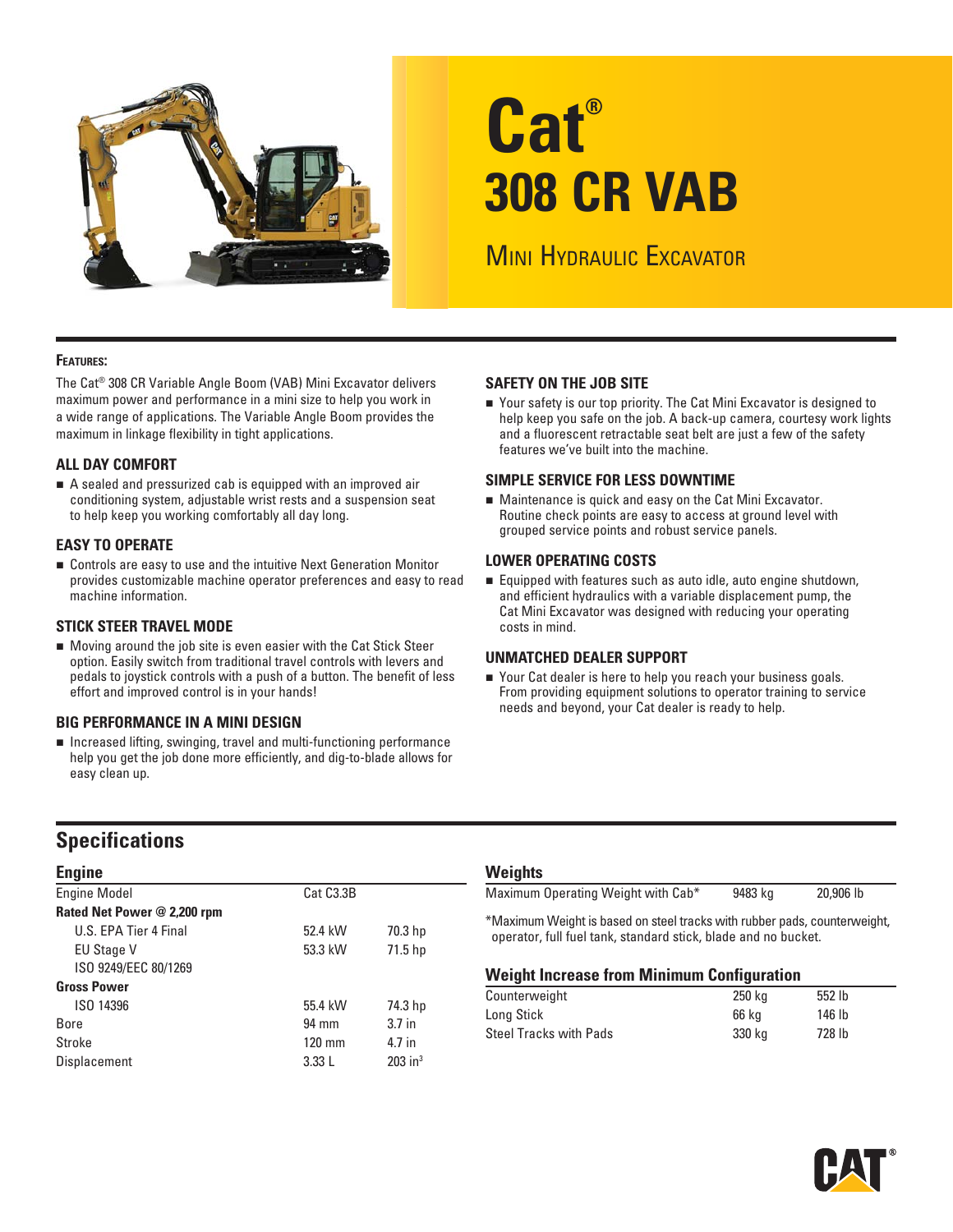## **308 CR VAB Mini Hydraulic Excavator**

### **Travel System**

| $5.1$ km/h | $3.2$ mph  |
|------------|------------|
| $3.1$ km/h | $1.9$ mph  |
| 27.8 kN    | 6,250 lbf  |
| 67.5 kN    | 15,175 lbf |
| 41.16 kPa  | 6 psi      |
| 30 degrees |            |
|            |            |

### **Service Refill Capacities**

| <b>Cooling System</b>   | 10.0 <sub>L</sub> | $2.6$ gal |
|-------------------------|-------------------|-----------|
| Engine Oil              | 11.21             | $3.0$ gal |
| <b>Fuel Tank</b>        | 147 L             | 39 gal    |
| <b>Hydraulic Tank</b>   | 53 L              | 14 gal    |
| <b>Hydraulic System</b> | 107 L             | 28 gal    |

| <b>Hydraulic System</b>                                        |                        |                 |                                    |                                                                  |                |
|----------------------------------------------------------------|------------------------|-----------------|------------------------------------|------------------------------------------------------------------|----------------|
| Load Sensing Hydraulics with Variable Displacement Piston Pump |                        |                 | <b>Dimensions</b>                  |                                                                  |                |
| Pump Flow @ 2,400 rpm                                          | 167 $L/min$            | 44 gal/min      |                                    | <b>VAB In</b>                                                    | <b>VAB Out</b> |
| Operating Pressure - Equipment                                 | $285$ bar              | 4,134 psi       | Dig Depth                          | 3925 mm (154.5 in) 3462 mm (136.                                 |                |
| Operating Pressure - Travel                                    | $285$ bar<br>4,134 psi | 2 Vertical Wall | 3388 mm (133.4 in) 3518 mm (138.   |                                                                  |                |
| Operating Pressure - Swing                                     | 250 <sub>bar</sub>     | $3,626$ psi     | Maximum Reach<br>3.                | 6402 mm (252.0 in) 7750 mm (305.                                 |                |
| <b>Auxiliary Circuit - Primary</b>                             |                        |                 | at Ground Level                    |                                                                  |                |
| Flow                                                           | $131$ L/min            | 35 gal/min      | 4 Maximum Reach                    | 6612 mm (260.3 in) 7919 mm (311.                                 |                |
| Pressure                                                       | $285$ bar              | 4,134 psi       | 5 Maximum Dig Height               | 5500 mm (216.6 in) 8177 mm (321.                                 |                |
| Auxiliary Circuit - Secondary                                  |                        |                 |                                    |                                                                  |                |
| Flow                                                           | $33$ L/min             | 9 gal/min       | <b>Maximum Dump Clearance</b><br>6 | 3649 mm (143.7 in) 6396 mm (251.                                 |                |
| Pressure                                                       | $285$ bar              | 4,134 psi       | Boom in Reach                      | 2853 mm (112.3 in) 2995 mm (117.                                 |                |
| Digging Force - Stick (Standard)                               | 40.9 kN                | 9,205 lbf       | Tail Swing with<br>8               | 1645 mm (64.8 in)                                                | 1645 mm (64.8  |
| Digging Force - Bucket                                         | 62.0 kN                | 13,946 lbf      | Counterweight                      |                                                                  |                |
|                                                                |                        |                 | Toil Curing without                | $1450 \text{ mm}$ $(57.1 \text{ in})$ $1450 \text{ mm}$ $(57.1)$ |                |

### **Swing System**

### **Blade**

| <b>Width (Standard)</b> | 2300 mm | $90.6$ in |
|-------------------------|---------|-----------|
| Width (Wide)            | 2450 mm | $96.5$ in |
| Height                  | 431 mm  | $17$ in   |

| <b>Roll Over Protective Structure (ROPS)</b> | ISO 12117-2:2008          |
|----------------------------------------------|---------------------------|
| Tip Over Protective Structure (TOPS)         | ISO 12117:1997            |
| <b>Top Guard</b>                             | ISO 10262:1998 (Level II) |

| <b>Operator Sound Pressure</b><br>(ISO 6396:2008) | 72 dB(A) | 21 Stick Length                | 1823 mm (71.8 in) 1823 mm (71.8 in)                                  |  |
|---------------------------------------------------|----------|--------------------------------|----------------------------------------------------------------------|--|
| Average Exterior Sound Pressure                   | 99 dB(A) | <b>Air Conditioning System</b> |                                                                      |  |
| (ISO 6395:2008)                                   |          |                                | The air conditioning system on this machine contains the fluorinated |  |



| Pump Flow @ 2,400 rpm                                            | 167 L/min          | 44 gal/min                |    |                                            | <b>VAB In</b>      | <b>VAB Out</b>                        |
|------------------------------------------------------------------|--------------------|---------------------------|----|--------------------------------------------|--------------------|---------------------------------------|
| Operating Pressure - Equipment                                   | 285 bar            | 4,134 psi                 |    | 1 Dig Depth                                |                    | 3925 mm (154.5 in) 3462 mm (136.3 in) |
| Operating Pressure - Travel                                      | 285 bar            | 4,134 psi                 |    | 2 Vertical Wall                            |                    | 3388 mm (133.4 in) 3518 mm (138.5 in) |
| Operating Pressure - Swing<br><b>Auxiliary Circuit - Primary</b> | 250 <sub>bar</sub> | 3,626 psi                 |    | 3 Maximum Reach<br>at Ground Level         |                    | 6402 mm (252.0 in) 7750 mm (305.1 in) |
| Flow                                                             | $131$ L/min        | 35 gal/min                |    | 4 Maximum Reach                            |                    | 6612 mm (260.3 in) 7919 mm (311.8 in) |
| Pressure                                                         | $285$ bar          | 4,134 psi                 |    | 5 Maximum Dig Height                       |                    | 5500 mm (216.6 in) 8177 mm (321.9 in) |
| Auxiliary Circuit – Secondary<br>Flow                            | $33$ L/min         | 9 gal/min                 |    | 6 Maximum Dump Clearance                   |                    | 3649 mm (143.7 in) 6396 mm (251.8 in) |
| Pressure                                                         | 285 bar            | 4,134 psi                 |    | 7 Boom in Reach                            |                    | 2853 mm (112.3 in) 2995 mm (117.9 in) |
| Digging Force - Stick (Standard)<br>Digging Force – Bucket       | 40.9 kN<br>62.0 kN | 9,205 lbf<br>13,946 lbf   |    | 8 Tail Swing with<br>Counterweight         | 1645 mm (64.8 in)  | 1645 mm (64.8 in)                     |
| <b>Swing System</b>                                              |                    |                           |    | <b>Tail Swing without</b><br>Counterweight | 1450 mm (57.1 in)  | 1450 mm (57.1 in)                     |
| <b>Machine Swing Speed</b>                                       | $10.6$ rpm         |                           |    | 9 Maximum Blade Height                     | 369 mm (14.5 in)   | 369 mm (14.5 in)                      |
|                                                                  |                    |                           |    | 10 Maximum Blade Depth                     | 408 mm (16.1 in)   | 408 mm (16.1 in)                      |
| <b>Blade</b>                                                     |                    |                           |    | 11 Transport Height                        | 2673 mm (105.2 in) | 2399 mm (94.5 in)                     |
| Width (Standard)                                                 | 2300 mm            | 90.6 in                   |    | 12 Cab Height                              | 2520 mm (99.2 in)  | 2520 mm (99.2 in)                     |
| Width (Wide)                                                     | 2450 mm            | 96.5 in                   |    | 13 Swing Bearing Height                    | 735 mm (28.9 in)   | 735 mm (28.9 in)                      |
| Height                                                           | 431 mm             | $17$ in                   |    | 14 Overall Undercarriage Length            | 2892 mm (113.9 in) | 2892 mm (113.9 in)                    |
|                                                                  |                    |                           |    | 15 Overall Shipping Length                 |                    | 5969 mm (235.0 in) 7180 mm (282.7 in) |
| <b>Certification – Cab</b>                                       |                    |                           |    | 16 Boom Swing Right                        | 963 mm (38 in)     | 963 mm (38 in)                        |
| Roll Over Protective Structure (ROPS)                            | ISO 12117-2:2008   |                           |    | 17 Boom Swing Left                         | 503 mm (20 in)     | 503 mm (20 in)                        |
| Tip Over Protective Structure (TOPS)                             | ISO 12117:1997     |                           |    | 18 Track Belt/Shoe Width                   | 450 mm (17.7 in)   | 450 mm (17.7 in)                      |
| <b>Top Guard</b>                                                 |                    | ISO 10262:1998 (Level II) |    | 19 Overall Track Width                     | 2300 mm (90.6 in)  | 2300 mm (90.6 in)                     |
| <b>Sound</b>                                                     |                    |                           | 20 | <b>Ground Clearance</b>                    | 349 mm (13.7 in)   | 349 mm (13.7 in)                      |
| <b>Onerator Sound Pressure</b>                                   | 72 dR( $\Delta$ )  |                           |    | 21 Stick Length                            | 1823 mm (71.8 in)  | 1823 mm (71.8 in)                     |

### **Air Conditioning System**

(ISO 6395:2008)<br>The air conditioning system on this machine contains the fluorinated<br>greenhouse gas refrigerant R134a (Global Warming Potential = 1430). Furopean Union Directive "2000/14/EC" enhouse gas refrigerant R134a (Global Warming Potential = 1430). of 1.430 metric tonnes.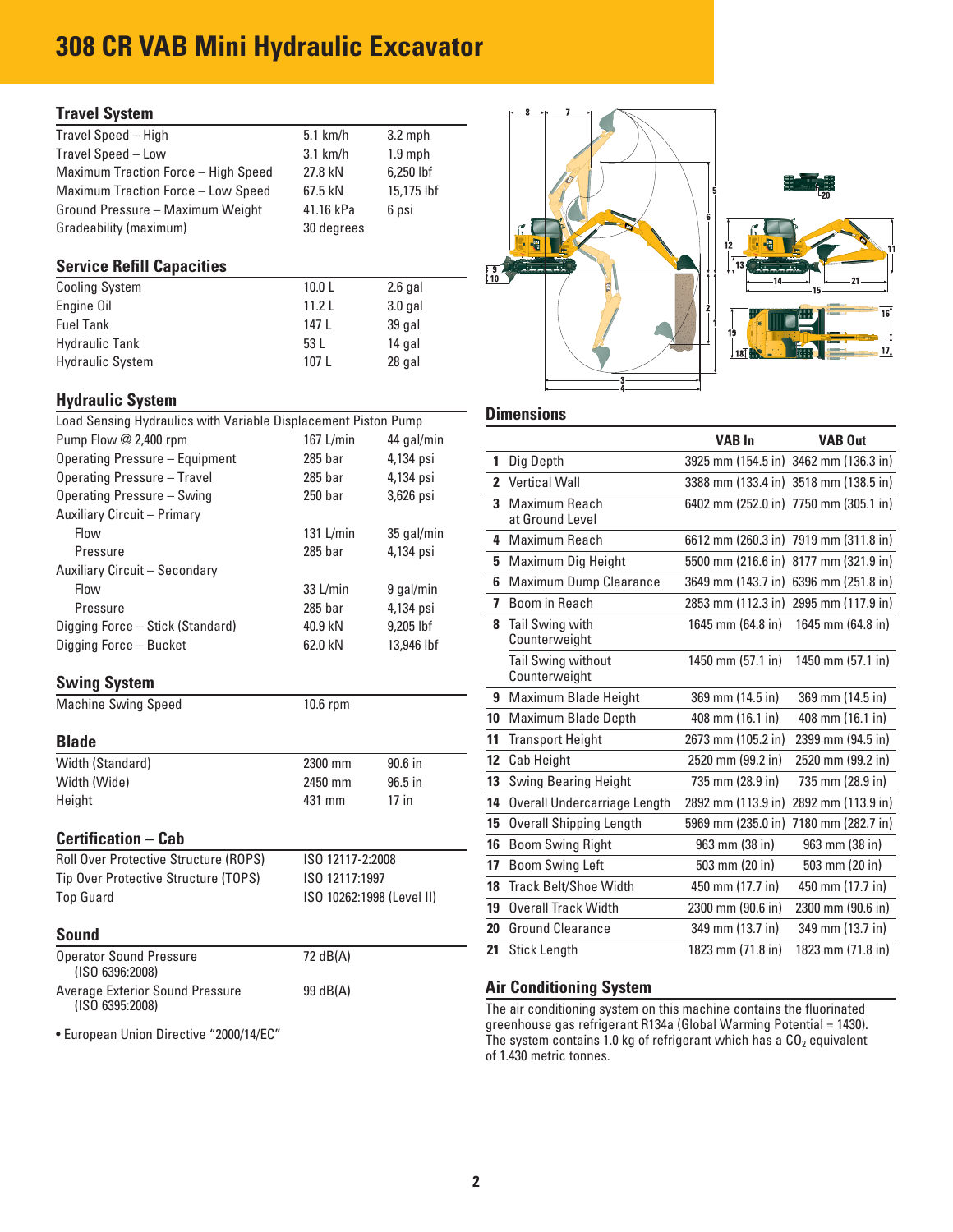# **308 CR VAB Mini Hydraulic Excavator**

|                  |                          |                       | 3 m (9.8 ft)         |                    | $4.5$ m (14.8 ft)          |                             |                    | <b>Lift Point Radius (Maximum)</b> |                      |                    |                            |                        |
|------------------|--------------------------|-----------------------|----------------------|--------------------|----------------------------|-----------------------------|--------------------|------------------------------------|----------------------|--------------------|----------------------------|------------------------|
|                  |                          |                       |                      | <b>Over Front</b>  |                            |                             | <b>Over Front</b>  |                                    |                      | <b>Over Front</b>  |                            |                        |
|                  | <b>Lift Point Height</b> |                       | <b>Blade</b><br>Down | <b>Blade</b><br>Up | <b>Over</b><br><b>Side</b> | <b>Blade</b><br><b>Down</b> | <b>Blade</b><br>Up | <b>Over</b><br><b>Side</b>         | <b>Blade</b><br>Down | <b>Blade</b><br>Up | <b>Over</b><br><b>Side</b> | m<br>(f <sup>t</sup> ) |
| 4.5 <sub>m</sub> | VAB Out                  | kg<br>(1b)            |                      |                    |                            | 2084<br>(4,594)             | 2084<br>(4,594)    | 1820<br>(4,012)                    | 1169<br>(2,577)      | 1168<br>(2,575)    | 1018<br>(2, 244)           | 6.23<br>(20.4)         |
| (14.8 ft)        | VAB In                   | kg<br>(Ib)            |                      |                    |                            |                             |                    |                                    | 1324<br>(2,919)      | 1324<br>(2,919)    | 1324<br>(2,919)            | 4.65<br>(15.2)         |
| 3 <sub>m</sub>   | VAB Out                  | kg<br>(1b)            |                      |                    |                            | 1966<br>(4, 334)            | 1965<br>(4,332)    | 1707<br>(3,763)                    | 981<br>(2, 163)      | 980<br>(2,161)     | 851<br>(1,876)             | 6.84<br>(22.4)         |
| (9.8 ft)         | VAB In                   | kg<br>(1b)            |                      |                    |                            | 1771<br>(3,904)             | 1771<br>(3,904)    | 1771<br>(3,904)                    | 1276<br>(2,813)      | 1276<br>(2,813)    | 1276<br>(2,813)            | 5.49<br>(18.0)         |
| 1.5 <sub>m</sub> | VAB Out                  | kg<br>(1b)            |                      |                    |                            |                             |                    |                                    | 923<br>(2,035)       | 922<br>(2,033)     | 798<br>(1,759)             | 7.03<br>(23.1)         |
| (4.9 ft)         | VAB In                   | kg<br>(lb)            | 4231<br>(9,328)      | 4231<br>(9,328)    | 3220<br>(7,099)            | 1998<br>(4,405)             | 1997<br>(4, 403)   | 1737<br>(3,829)                    | 1420<br>(3, 131)     | 1420<br>(3, 131)   | 1178<br>(2,597)            | 5.73<br>(18.8)         |
| 0 <sub>m</sub>   | VAB Out                  | kg<br>$(\mathsf{lb})$ |                      |                    |                            | 1738<br>(3,832)             | 1737<br>(3,829)    | 1488<br>(3,280)                    | 958<br>(2, 112)      | 958<br>(2, 112)    | 829<br>(1,828)             | 6.82<br>(22.4)         |
| (0 ft)           | VAB In                   | kg<br>(Ib)            | 3501<br>(7, 718)     | 3500<br>(7,716)    | 2931<br>(6, 462)           | 1872<br>(4, 127)            | 1871<br>(4, 125)   | 1617<br>(3, 565)                   | 1395<br>(3,075)      | 1395<br>(3,075)    | 1211<br>(2,670)            | 5.47<br>(17.9)         |

### **Lift Capacities – Maximum Configuration\***

\*Maximum Weight includes steel tracks with rubber pads, counterweight, operator, full fuel tank, standard stick, blade and no bucket.